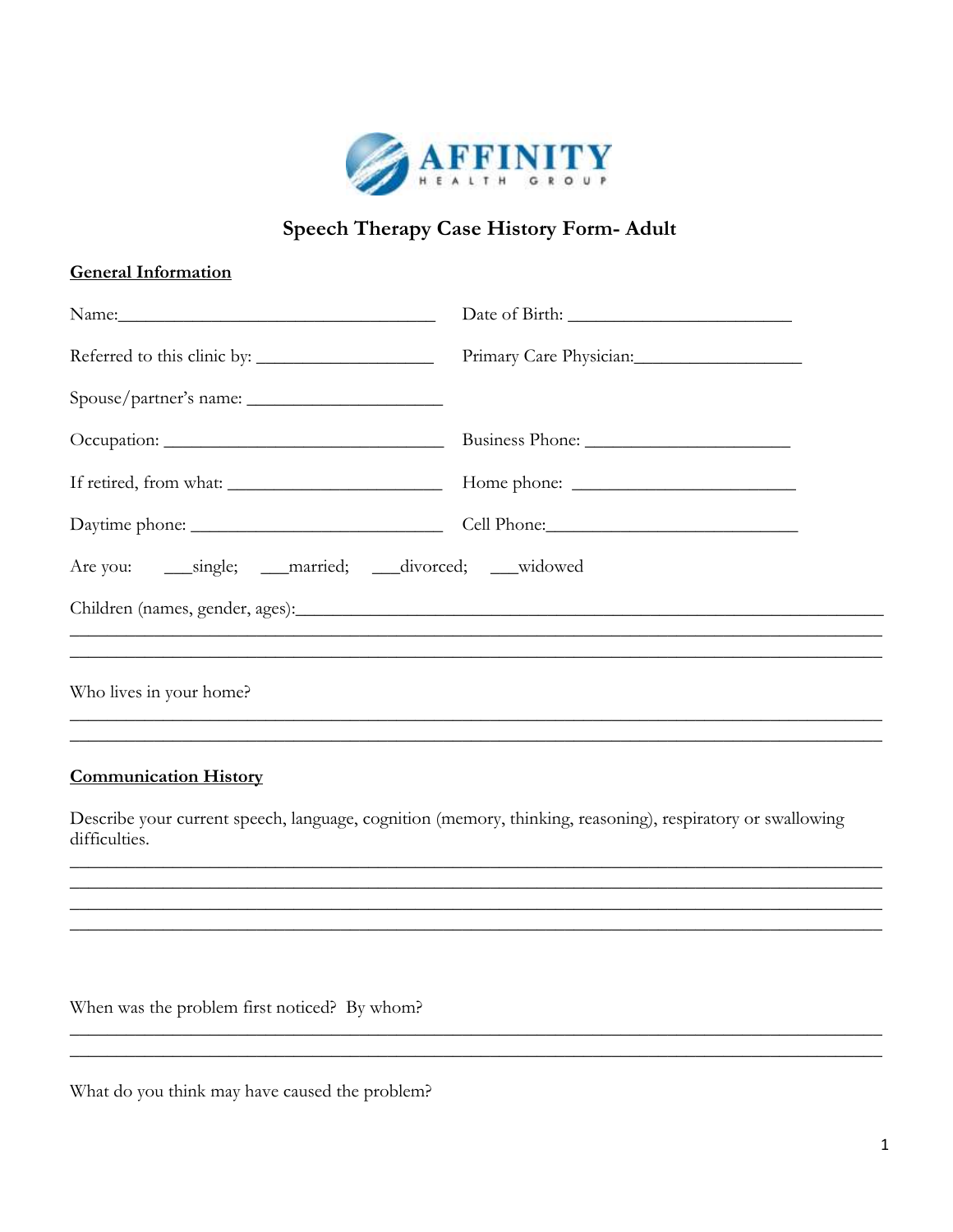Are there situations where the problem is better/worse?

Have you seen any other speech-language specialist(s)? Who and when? What were their conclusions or suggestions?

What have you done to try to improve your communication or current difficulty? What were the results?

How do you feel your communication problem has affected your social life, career, education, etc.?

Have you seen any other specialist (physical/occupational therapists, surgeons, physicians, psychologists, neurologists, etc.) concerning your problem? If yes, indicate the type of specialist, when you were seen and the specialist's conclusions or suggestions.

Are there any speech, language, voice, hearing, or respiratory problems in your family? If yes, please describe.

What are your goals for coming to the clinic at this time?

## **Medical History**

Please check the following if they apply:

| Hearing Loss   | Allergies             | GERD/Reflux |  |
|----------------|-----------------------|-------------|--|
| Noise Exposure | D <sub>1</sub> zzines | LPR         |  |
| Ear Infections | Encephalitis          | Depression  |  |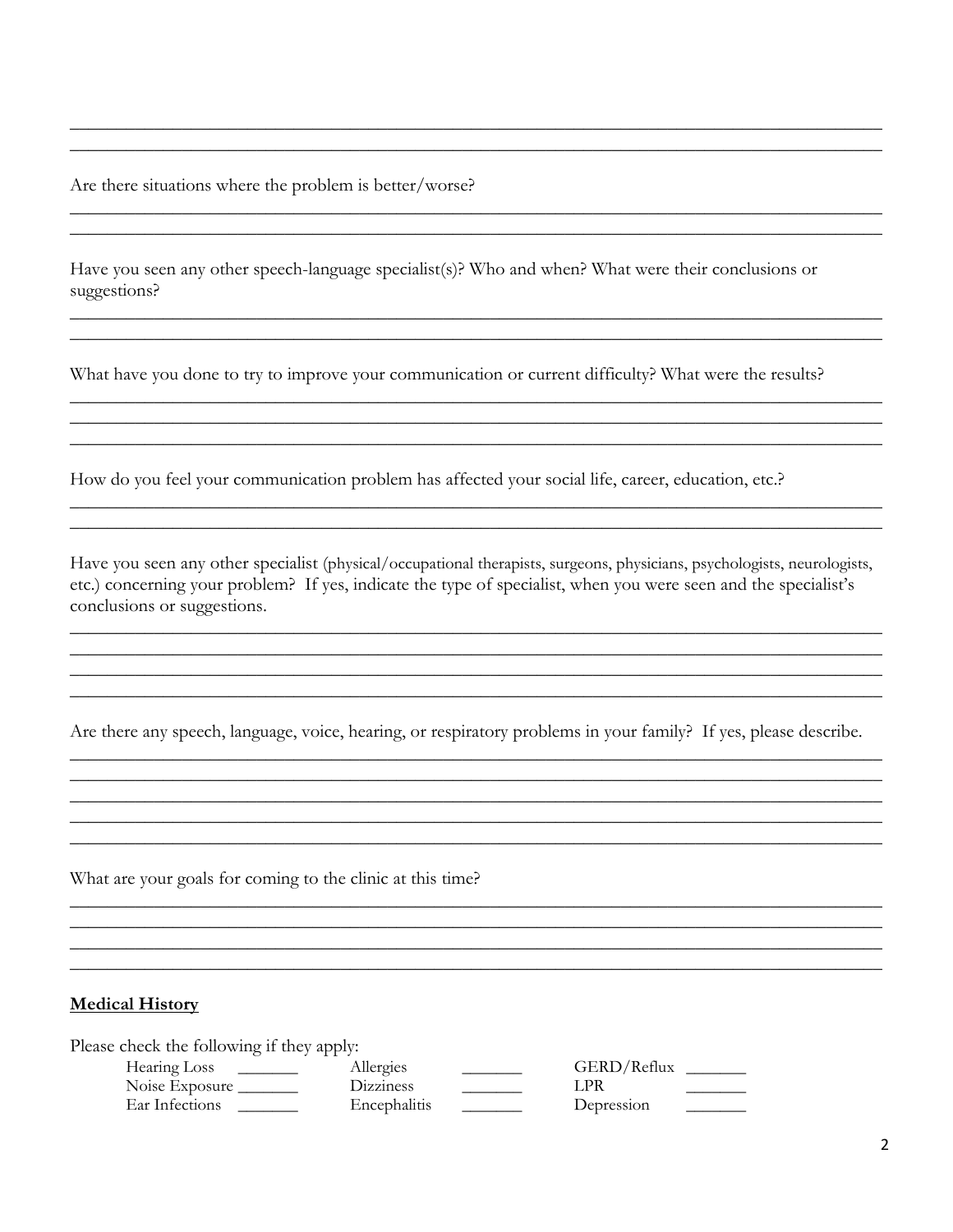| Seizures<br>Otosclerosis<br>Sinusitis<br>Tinnitus<br>Pneumonia<br>Asthma                                                                            | <u> Liberatura de la pro</u><br><u> Liberatura de la p</u><br><u>and the company of the company of the company of the company of the company of the company of the company of the company of the company of the company of the company of the company of the company of the company of the com</u> |                | High Fever<br>Meningitis<br>Measles/Mumps________<br>Mastoiditis<br>Chronic Cough<br>Difficulty Breathing<br><u> 1989 - Johann Barn, mars et al. 1989 - Johann Barn, mars et al. 1989 - Johann Barn, mars et al. 1989 - Johann B</u> | $\frac{1}{2}$ and $\frac{1}{2}$ and $\frac{1}{2}$ and $\frac{1}{2}$ and $\frac{1}{2}$ and $\frac{1}{2}$ and $\frac{1}{2}$ and $\frac{1}{2}$ and $\frac{1}{2}$ and $\frac{1}{2}$ and $\frac{1}{2}$ and $\frac{1}{2}$ and $\frac{1}{2}$ and $\frac{1}{2}$ and $\frac{1}{2}$ and $\frac{1}{2}$ a | Head Injury<br>Stroke<br>Concussion<br>Headaches<br>Anxiety<br>Voice Problems | <u> 1999 - Johann Barnett, f</u><br><u> Linda and a strong and a strong strong</u> |  |
|-----------------------------------------------------------------------------------------------------------------------------------------------------|----------------------------------------------------------------------------------------------------------------------------------------------------------------------------------------------------------------------------------------------------------------------------------------------------|----------------|--------------------------------------------------------------------------------------------------------------------------------------------------------------------------------------------------------------------------------------|-----------------------------------------------------------------------------------------------------------------------------------------------------------------------------------------------------------------------------------------------------------------------------------------------|-------------------------------------------------------------------------------|------------------------------------------------------------------------------------|--|
| Is there a history of:<br>Smoking<br>Drinking                                                                                                       | Yes                                                                                                                                                                                                                                                                                                | N <sub>o</sub> | How much per day?                                                                                                                                                                                                                    |                                                                                                                                                                                                                                                                                               |                                                                               |                                                                                    |  |
| Describe your present health.                                                                                                                       |                                                                                                                                                                                                                                                                                                    |                |                                                                                                                                                                                                                                      |                                                                                                                                                                                                                                                                                               |                                                                               |                                                                                    |  |
| Please describe any medical problems you are currently experiencing.<br>Do you have any eating or swallowing difficulties? If yes, please describe. |                                                                                                                                                                                                                                                                                                    |                |                                                                                                                                                                                                                                      |                                                                                                                                                                                                                                                                                               |                                                                               |                                                                                    |  |
|                                                                                                                                                     |                                                                                                                                                                                                                                                                                                    |                |                                                                                                                                                                                                                                      |                                                                                                                                                                                                                                                                                               |                                                                               |                                                                                    |  |
| List all medications and the purpose for each. Please use the back if you need more room.                                                           |                                                                                                                                                                                                                                                                                                    |                |                                                                                                                                                                                                                                      |                                                                                                                                                                                                                                                                                               |                                                                               |                                                                                    |  |
|                                                                                                                                                     |                                                                                                                                                                                                                                                                                                    |                |                                                                                                                                                                                                                                      |                                                                                                                                                                                                                                                                                               |                                                                               |                                                                                    |  |

Are you having any negative reactions to these medications? If yes, please describe.

Describe any major surgeries or hospitalizations (including dates).